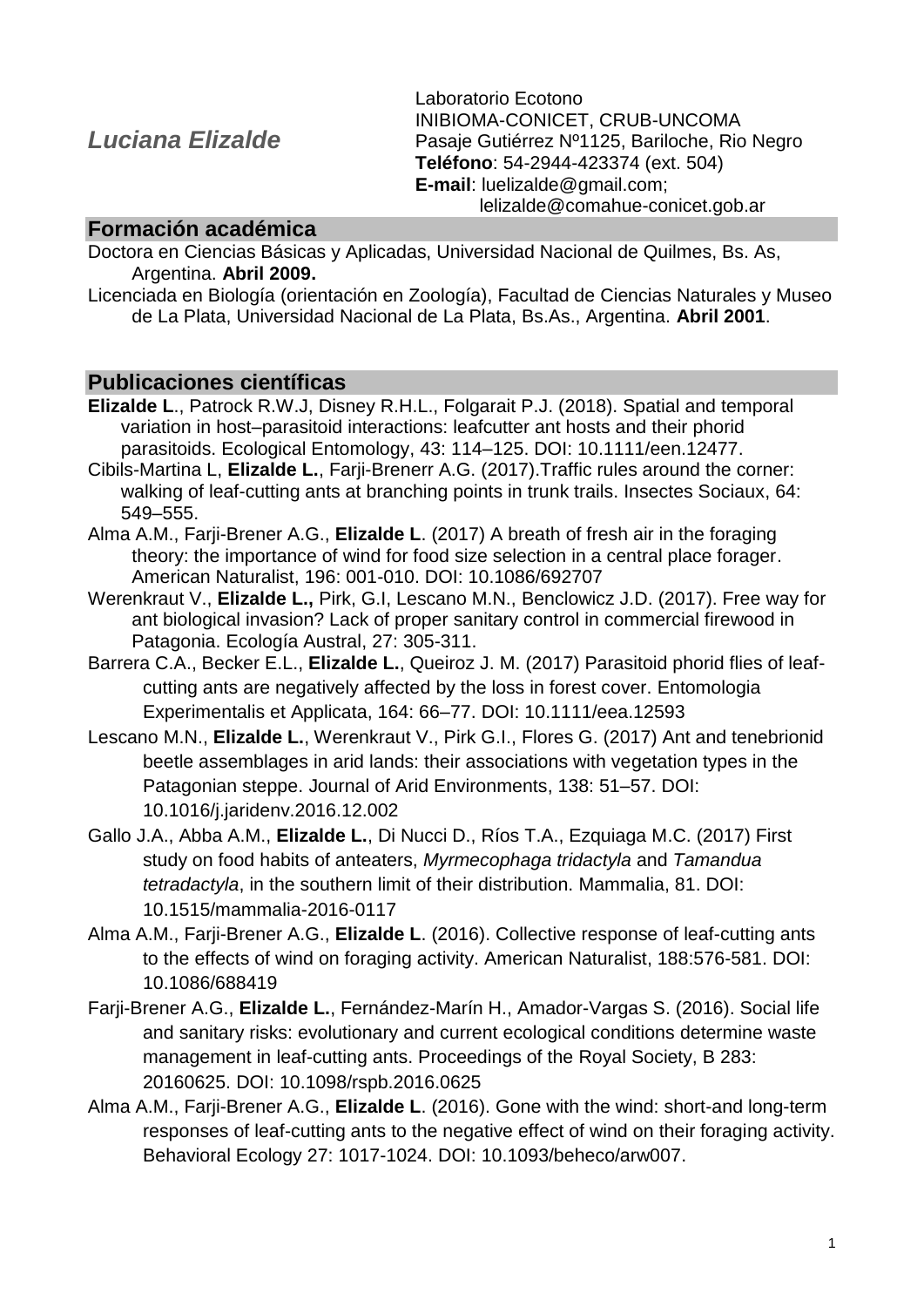**Elizalde L**, Fernández M.A., Guillade A.C. & Folgarait, P.J. (2016). Know thy enemy: interspecific differences of pine consumption among leafcutter ants in a plantation. Journal of Pest Science, 89: 403–411. DOI: 10.1007/s10340-015-0702-y

**Elizalde L**. (2014) Volcanism and arthropods: a review. Ecología Austral, 24:3–16

- **Elizalde L.**, Queiroz J.M. (2013). Parasitoids of *Acromyrmex* (Hymenoptera: Formicidae) leaf-cutting ants in continuous and fragmented Atlantic Forest. Sociobiology, 60: 397–404
- Gomes D., **Elizalde L.**, Queiroz J.M. (2013). Parasitoids of the endangered *Atta robusta* Borgmeier leafcutter ant species in urban and natural areas. Revista Brasileira de Entomologia, 57: 335–339
- **Elizalde L**., Folgarait P.J. (2012) Behavioral strategies of phorid parasitoids and responses of their hosts, the leaf-cutting ants. Journal of Insect Science, http://www.insectscience.org/12.135/
- **Elizalde L.,** Farji-Brener A.G. (2012). To be or not to be faithful: flexible fidelity to foraging trails in the leaf-cutting ant *Acromyrmex lobicornis*. Ecological Entomology, 37: 370– 376.
- **Elizalde L.,** Folgarait P.J. (2011) Biological attributes of Argentinean phorid parasitoids of leaf-cutting ants, *Acromyrmex* and *Atta*. Journal of Natural History, 45: 2701-2723.
- **Elizalde L.,** Folgarait P.J. (2010) Host diversity and environmental variables as determinants of phorid parasitoid species richness. Journal of Biogeography, 37: 2305–2316.
- Brown, B.V., Disney R.H.L., **Elizalde L.**, Folgarait P.J. (2010) New species and new records of *Apocephalus* Coquillett (Diptera: Phoridae) that parasitize ants (Hymenoptera: Formicidae) in America. Sociobiology, 55: 165–190
- Disney R.H.L., **Elizalde L**., Folgarait P.J. (2009) New species and new records of scuttle flies (Diptera: Phoridae) that parasitize Neotropical ants (Hymenoptera: Formicidae). Sociobiology, 54: 601–631
- González-Campero M. C., **Elizalde L** (2008) A new species of *Anochetus* (Hymenoptera: Formicidae: Ponerini) from Argentina and Paraguay, associated with a leaf cutter ant. Entomotropica, 23: 97–102.
- Disney R. H. L, **Elizalde L**., Folgarait P.J. (2008) New species and records of scuttle flies (Diptera: Phoridae) associated with leaf-cutter ants and army ants (Hymenoptera: Formicidae) in Argentina. Sociobiology, 51: 95–117.
- Disney R. H. L, **Elizalde L.**, Folgarait P.J. (2006) New species and revision of *Myrmosicarius* (Diptera: Phoridae) that parasitize leaf-cutter ants (Hymenoptera: Formicidae). Sociobiology, 47: 771–809.

## **Manuscritos enviados o en preparación**

- **Elizalde L**, Superina M (en prep.). Predators and parasitoids sharing a leaf-cutting ant prey (*Acromyrmex lobicornis*).
- **Elizalde L**, Treanor D., Pamminger T., Hughes W.O.H. (enviado). Immunity of leaf-cutting ants and its role in host-parasitoid relationships. Oikos.
- **Elizalde L**, Guillade A, Folgarait P.J. (enviado). Host resource segregation by leaf-cutting ant phorid parasitoids. Acta Oecologica.
- Almeida F.S., **Elizalde L**., Souto Silva L.M. & Queiroz J.M. (enviado). Soil-nesting ants as local drivers of seedling recruitment in tropical secondary forests. Journal of Tropical Ecology.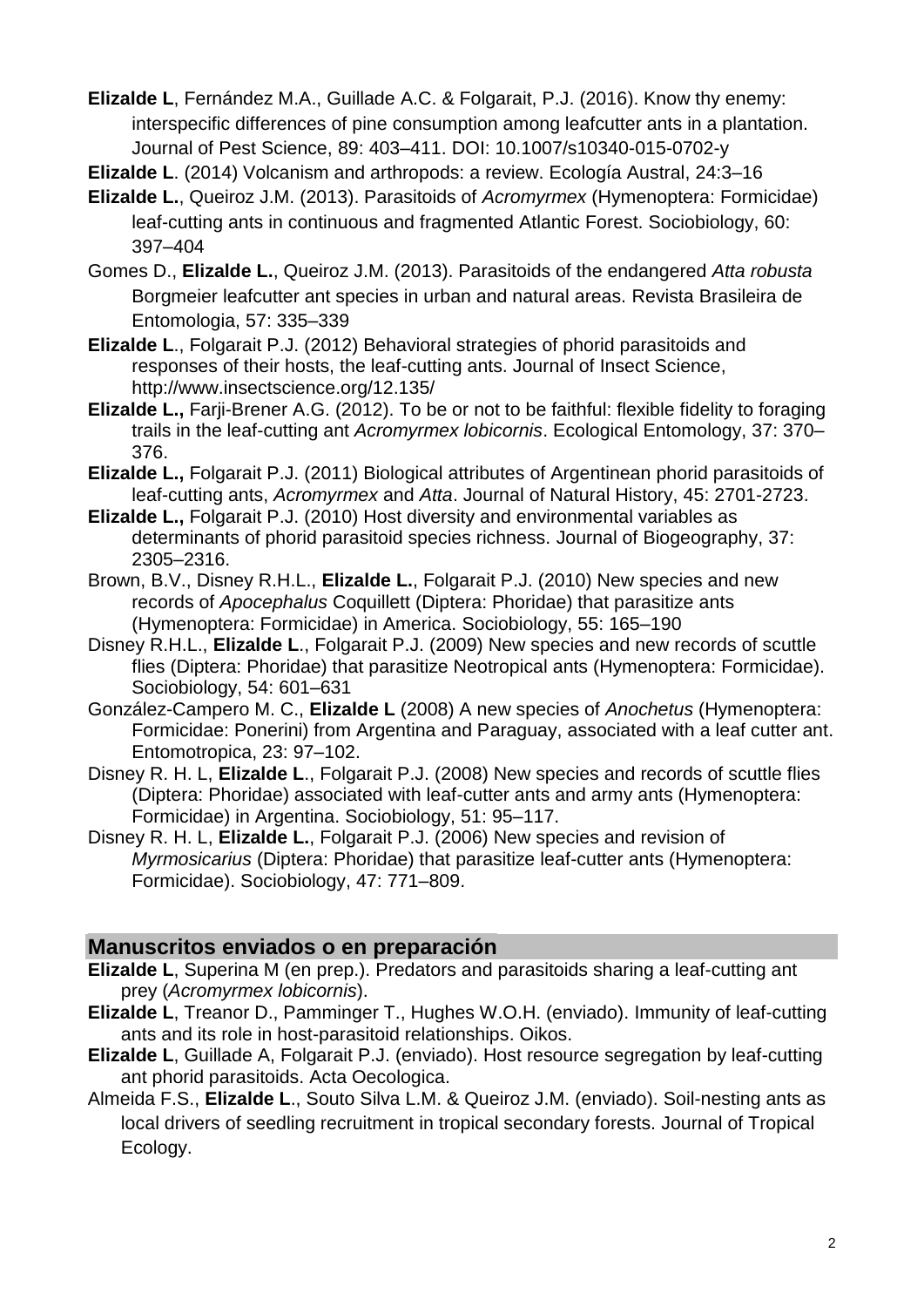### **Presentaciones a congresos**

- **2017.** *XXIII Simposio de Mirmecologia*; **Elizalde L**, Superina M. Predators and parasitoids sharing a leafcutter ant prey (*Acromyrmex lobicornis*). Octubre; Curitiba, Brasil.
- **2017.** *XXIII Simposio de Mirmecologia*; **Elizalde L**, Treanor D., Pamminger T., Hughes W.O.H. Immunity of leaf-cutting ants and its role in host-parasitoid relationships. Octubre; Curitiba, Brasil.
- **2016.** *XXIX Jornadas Argentinas de Mastozoología*; Gallo J.A., Abba A.M., **Elizalde L.**, Di Nucci D., Ríos T.A., Ezquiaga M.C. Nuevos registros sobre hábitos alimenticios en osos hormigueros (*Myrmecophaga trydactila* y *Tamandua tetradactyla*) en Argentina. Octubre, San Juan.
- **2015.** *XXII Simposio de Mirmecologia*; Alma AM, Farji-Brener AG, **Elizalde L**. Gone with the wind: short and long-term responses of leaf-cutting ants to the negative effects of wind on their foraging activity. Octubre, Ilhéus, Brasil.
- **2015.** *XXII Simposio de Mirmecologia*; Alma AM, Farji-Brener AG, **Elizalde L**. Collective responses of leaf-cutting ants to the negative effect of wind on their foraging activity. Octubre, Ilhéus, Brasil.
- **2015.** *XXII Simposio de Mirmecologia*; Barrera CB, Becker EL, Sampaio RC, Oliveira MV, **Elizalde L**, Queiroz JM. Parasitoid phorid flies of the leaf-cutting ant *Acromyrmex niger* are negatively affected by the reduction in forest cover. Octubre, Ilhéus, Brasil.
- **2015.** XV Reunión Nacional y IV Encuentro Internacional de la Asociación Argentina de Ciencias del Comportamiento, Comporta. Comportamiento de tránsito de hormigas cortadoras en bifurcaciones de sus senderos. Farji-Brener AG, Cibils L. **Elizalde L.**  Agosto, Tucumán.
- **2015.** *IX Congreso Argentino de Entomología.* **Elizalde L.,** Lescano MN, Pirk GI, Werenkraut V, Fergnani P, Farji-Brener AG. Hormigas en Patagonia: diversidad e interacciones. Mayo, Posadas.
- **2015.** *IX Congreso Argentino de Entomología.* **Elizalde L.** y Cottet A. Efectos directos e indirectos de un depredador sobre hormigas cortadoras de hojas. Mayo, Posadas.
- **2015.** *I Reunión Argentina de Mirmecologia.* **Elizalde L.** Presente de la Mirmecología en Argentina. ¿Para qué y qué hormigas estudiamos? Mayo, Posadas.
- **2014**. *XXVI Reunión Argentina de Ecología.* Alma M, **Elizalde L**, Farji-Brener AG. Efecto sobre el forrajeo de un factor ambiental ignorado: el viento y las hormigas *Acromyrmex lobicornis*. Noviembre, Comodoro Rivadavia.
- **2013.** *XX Simposio de Mirmecologia.* **Elizalde L**, Meier D. Predators and parasitoids sharing a leaf-cutting ant prey (*Acromyrmex lobicornis*): Preliminary results of complex interactions. Diciembre, Fortaleza, Brasil.
- **2013.** *XX Simposio de Mirmecologia*. **Elizalde L**, Queiroz J.M. *Acromyrmex* phorids in Atlantic forest: following the footsteps of Thomas Borgmeier. Diciembre, Fortaleza, Brasil.
- **2013**. *Jornadas Argentinas de Mastozoologia.* Gallo J. A., Abba A. M., **Elizalde L**., Superina M. Primeros estudios sobre hábitos alimentarios de osos hormigueros (*Myrmecophaga tridactyla* y *Tamandua tetradactyla*) en Argentina. Noviembre. Mar del Plata.
- **2013**. *II Jornadas Argentinas de Sanidad Forestal*. Guillade A.C., **Elizalde L**., Romero A.I., Folgarait P.J. Control biológico de hormigas cortadoras de hojas en plantaciones forestales. Agosto, Bariloche.
- **2012.** *VIII Congreso Argentino de Entomología.* **Elizalde L.** y Farji-Brener, A.G. Las hormigas fieles ¿deciden más rápido el sendero a seguir ante una bifurcación? Abril. Bariloche, Argentina.
- **2011.** *XIX Simposio de Mirmecologia*. **Elizalde L.** y Farji-Brener, A.G. Choice of foraging trails by leaf-cutter ants in bifurcations: use of individual and social information. Octubre, Petropolis, Brasil.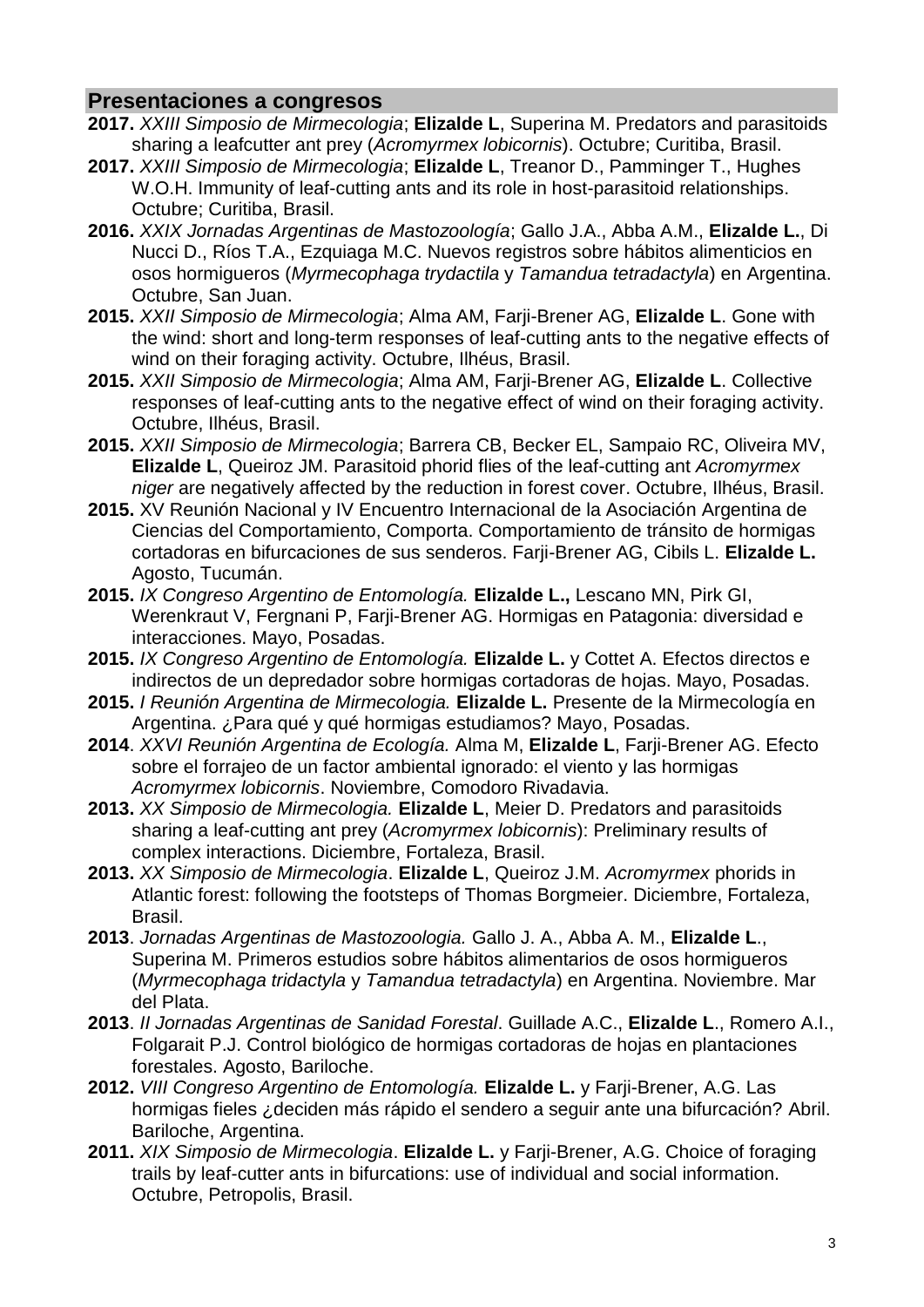- **2011.** *XIX Simposio de Mirmecologia.* **Elizalde L.** y Folgarait, P.J. Diversity of interactions among leaf-cutting ants and their phorid parasitoids: a community approach. Octubre, Petropolis, Brasil.
- **2011.** *XXIV Jornadas Argentinas de Mastozoología*. Superina M. y **Elizalde L**. Estimación de la tasa de ingesta de hormigas *Acromyrmex lobicornis* por piches *Zaedyus pichiy* (Mammalia: Dasypodidae): aportes preliminares. Noviembre, La Plata.
- **2008.** *XXIII Reunión Argentina de Ecología.* **Elizalde L.** y Folgarait, P.J. Patrones temporales en dos gremios de parasitoides de las hormigas cortadoras de hojas. Noviembre, San Luis.
- **2008.** *XXIII Reunión Argentina de Ecología.* **Elizalde L.** y Folgarait, P.J. Segregación en un gremio de fóridos parasitoides de hormigas cortadoras de hojas. Noviembre, San Luis.
- **2006.** *XXII Reunión Argentina de Ecología*. **Elizalde L.** y Folgarait P.J. Diversidad y especificidad en la interacción parasitoide-hospedador: hormigas cortadoras de hojas (*Atta* y *Acromyrmex*) y sus fóridos parasitoides (Diptera: Phoridae). Agosto, Córdoba.
- **2005.** *VI Congreso de Entomología.* **Elizalde L.** y Folgarait P.J. Primeros registros de fóridos parasitoides (Phoridae: Diptera) de hormigas cortadoras de hojas (*Atta* y *Acromyrmex*) para Argentina y Paraguay, incluyendo su distribución en el área total donde se encuentran los hospedadores. Septiembre, Tucumán.
- **2004.** *Reunión Binacional de Ecología.* **Elizalde L.**, Folgarait P.J. y Gilbert L.E. Comportamiento de hormigas de fuego atacadas por parasitoides: ¿existen cambios de conducta que beneficien a alguna de las partes? Noviembre, Mendoza

### **Becas y premios obtenidos**

- **2015-2013**. Beca Postdoctoral de la Fundación Bunge y Born. Tema de investigación: "Enemigos naturales de hormigas plaga". Laboratorio Ecotono, INIBIOMA, Universidad Nacional del Comahue. Director: Dr. Alejandro Farji-Brener.
- **2011-2009**. Beca Postdoctoral del CONICET. Tema: "Uso de senderos de forrajeo en hormigas cortadoras de hojas: tráfico, geometría y fidelidad". Lugar de trabajo: Laboratorio Ecotono, INIBIOMA, Universidad Nacional del Comahue. Director: Dr. Alejandro Farji-Brener.
- **2004**. Beca Doctoral de la CIC. Tema: "Comunidades de parasitoides específicos de hormigas cortadoras de hojas: diversidad del sistema, escalas espaciales de análisis y partición del recurso hospedador". Lugar de trabajo: Unidad de Investigación en Interacciones Biológicas, Centro de Estudios e Investigaciones, Universidad Nacional de Quilmes. Director: Dra. Patricia Folgarait. NO ACEPTADA
- **2008- 2003**. Beca Doctoral del CONICET. Tema: "Comunidades de parasitoides específicos de hormigas cortadoras de hojas: diversidad del sistema, escalas espaciales de análisis y partición del recurso hospedador". Lugar de trabajo: Unidad de Investigación en Interacciones Biológicas, Centro de Estudios e Investigaciones, Universidad Nacional de Quilmes. Director: Dra. Patricia Folgarait.
- **2003**. Beca de la Organización de Estudios Tropicales. Tema: "Localización de hospederos por parte de los fóridos parasitoides de hormigas cortadoras de hojas". Lugar de trabajo: Estación Biológica La Selva, Costa Rica.
- **2003**. Beca parcial de la Organización para los Estudios Tropicales. Tema: realización de curso de postgrado en Ecología Tropical y Conservación. Lugar de trabajo: Costa Rica.
- **2003**. Ayuda económica de la Red Latinoamericana de Botánica para participar del Curso de Ecología Tropical y Conservación en Costa Rica.
- **2001**. Distinción Joaquín V. González otorgada a los mejores promedios egresados de las Facultades de la Universidad Nacional de La Plata.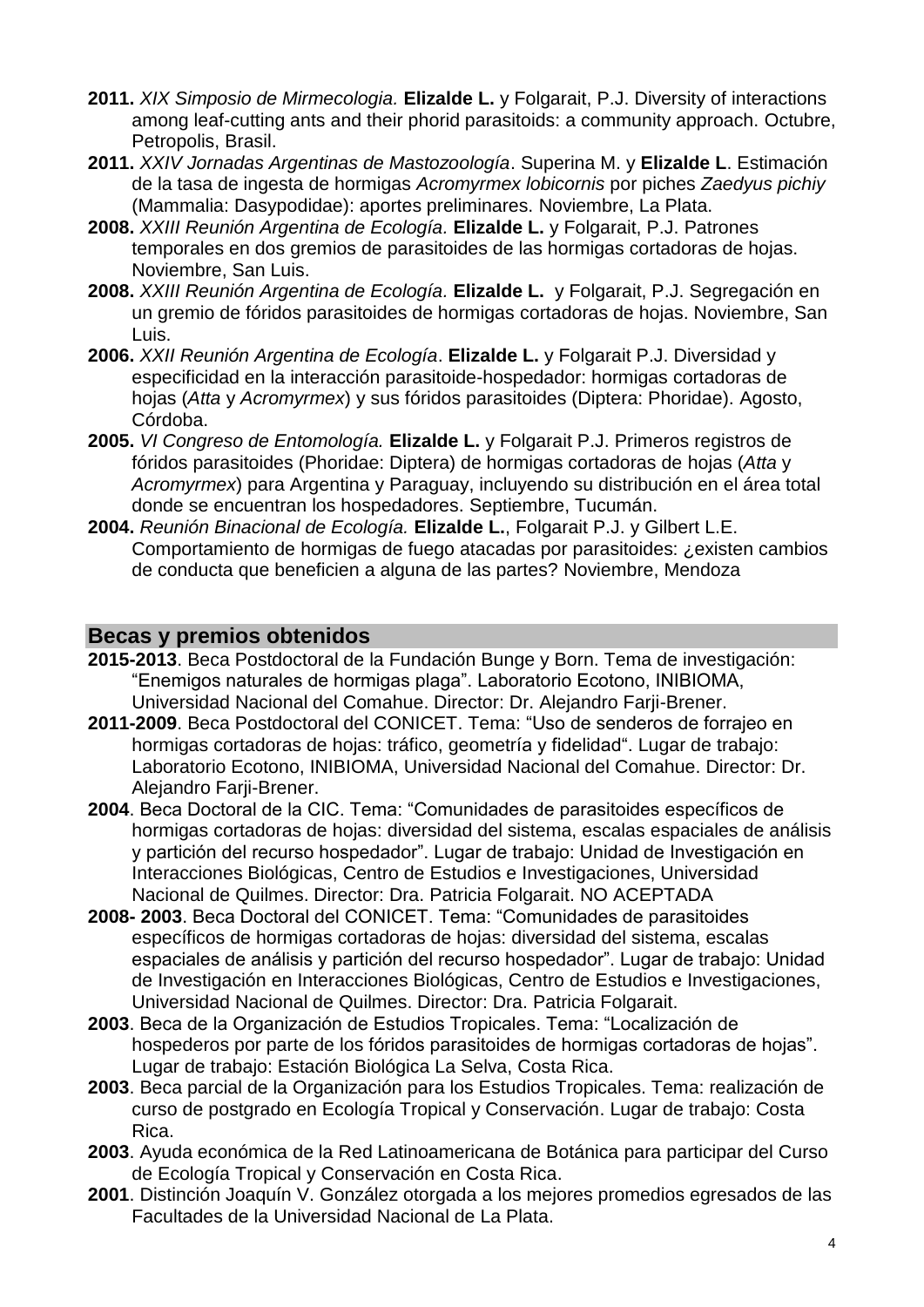**1999-1998**. Beca del Ministerio de Salud de la Provincia de Buenos Aires. Tema: "Control de Mosquitos en la Prov. de Bs.As." Lugar de trabajo: CEPAVE. Universidad Nacional de La Plata. Director: Dr. Juan José García.

### **Subsidios**

- PICT-MINCYT. subsidio tipo D nº 2016-0157. Monto \$ 409.500. Periodo 2018-2020. Función: colaboradora de investigación. Rol: Investigador colaborador. "Transporte a larga distancia de especies invasoras: la leña como vector de artrópodos" Directoras: Werenkraut V. y Pirk GI.
- PICT-MINCYT. subsidio tipo D nº 2015-1304. Monto \$300.000. Periodo 2017-2019. Función: colaboradora de investigación. Rol: Investigador colaborador. "Las hormigas como proveedoras de servicios ecosistémicos: implicancias para la restauración de áreas degradadas y el control biológico" Directoras: Pirk GI y Werenkraut V.
- PICT-MINCYT, subsidio tipo B nº 2014-1206. Monto \$100.000. Periodo 2015-2017 "Depredadores de hormigas cortadoras de hojas: efectos sobre las presas e interacciones indirectas". Directora: Elizalde L.
- PIP-CONICET. Monto: \$150.000. Período 2014-2016. Rol: Investigadora del grupo responsable. "Resolución de problemas en hormigas cortadoras de hojas: factores implicados en la resolución individual versus grupal". Director: Farji-Brener AG.
- Programa de Cooperación Científico-Tecnológica entre el Ministerio de Ciencia, Tecnología e Innovación Productiva de la República Argentina (MINCYT) y la Coordinación de Perfeccionamiento del Personal de Nivel Superior (CAPES) de Brasil. Código BR/13/10. Monto: \$ 36.500. Período 2013-2015. Rol: colaboradora de investigación. "Distribución geográfica, ecología comportamental, e interacciones con los enemigos naturales de hormigas cortadoras de hojas con potencial como plagas de cultivos". Directores: Farji-Brener AG y Queiroz JM.
- Componente Plantaciones Forestales Sustentables (Proyecto MSRN BIRF 7520 AR), Unidad para el Cambio Rural (UCAR) del Ministerio de Agricultura, Ganadería y Pesca (MAGyP). Monto: U\$S 50.000. Período 2013-2015. Rol: colaboradora de investigación en módulo de hormigas cortadoras de hojas. "Control biológico múltiple y específico de hormigas cortadoras de hojas en plantaciones forestales" Directora: Folgarait PJ.
- Universidad Nacional de Quilmes. Subsidio de apoyo a la investigación (SAI-0090/06). Monto: \$ 2.500. Período 2006-2007. "Comunidades de parasitoides específicos de hormigas cortadoras de hojas: diversidad del sistema, escalas espaciales de análisis y partición del recurso hospedador". Directora: Elizalde L.
- PICT 2004. Subsidio tipo A n° 20.924. Monto: \$ 240.244. Período 2006-2009. Rol: becaria doctoral. "Estudio de interacciones con potencial para el control biológico de las hormigas cortadoras de hojas de la Argentina". Directora: Folgarait PJ.
- PIP CONICET n° 5444. Monto: \$18.000. Período 2005-2007. Rol: becaria doctoral "Control biológico de hormigas cortadoras de hojas por medio de parasitoides (Diptera: Phoridae)". Directora: Folgarait PJ.
- National Geographic Society. n° NG7539-03. Monto u\$s 13.000. Período 2003-2006. Rol: becaria doctoral. "Biodiversity of leaf-cutter ant parasitoids in unexplored areas of the host distribution". National Geographic, USA. Directora: Folgarait PJ.

### **Experiencia laboral**

Enemigos naturales de hormigas cortadoras de hojas. Período: Mayo 2013- actual. Cargo: becaria postdoctoral Fundación Bunge y Born. Lugar de trabajo: Laboratorio Ecotono. INIBIOMA, CRUB-UNCOMA, Bariloche, Rio Negro.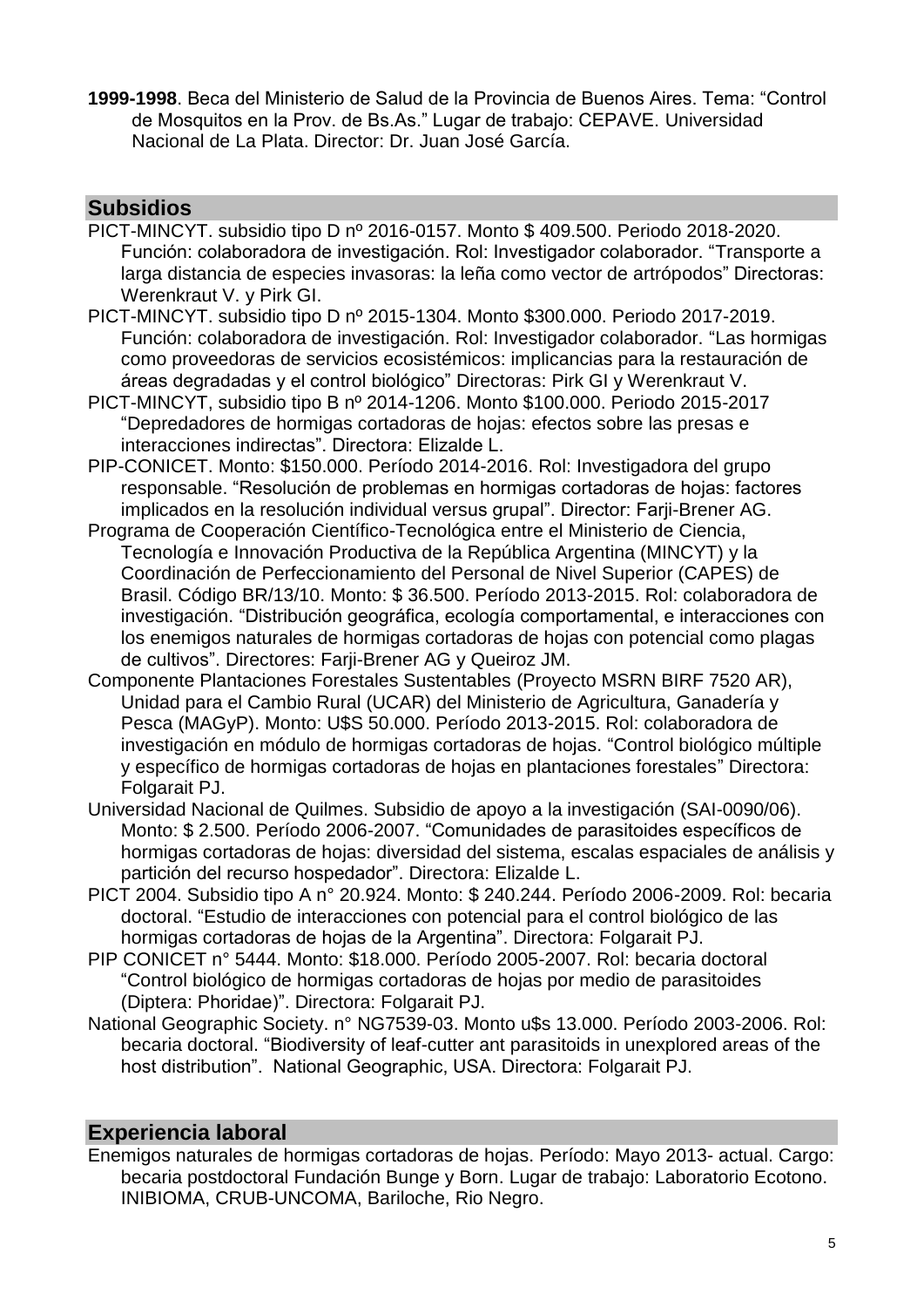- Relevamiento de artrópodos en la unidad de gestión Golfo San Jorge de PanAmerican Energy LLC en Chubut y Santa Cruz. Periodo: Septiembre 2012-Marzo 2013.
- Comportamiento de hormigas cortadoras de hojas. Período: Mayo 2009- actual. Cargo: becaria postdoctoral CONICET. Lugar de trabajo: Laboratorio Ecotono. INIBIOMA, CRUB-UNCOMA, Bariloche, Rio Negro.
- Fóridos parasitoides de hormigas cortadoras de hojas. Período: Abril 2003-Abril 2009. Cargo: becaria doctoral CONICET. Lugar de trabajo: Unidad de Investigación en Interacciones Biológicas, Centro de Estudios e Investigaciones, Universidad Nacional de Quilmes, Bernal, Bs. As.
- Control Biológico de la hormiga de fuego nativa de Argentina y plaga en EEUU. Período: noviembre de 2001- diciembre 2002. Cargo: técnica. Lugar de trabajo: Unidad de Investigación en Interacciones Biológicas, Centro de Estudios e Investigaciones, Universidad Nacional de Quilmes, Bernal, Bs. As. Director de la contraparte argentina: Dra. Patricia Folgarait.
- Control biológico de la *Musca domestica.* Período: octubre de 1999 marzo del 2001. Lugar de trabajo: Ministerio de Agricultura, Ganadería y Alimentación de la Provincia de Bs. As., Dirección de Ganadería.
- Control de Mosquitos de importancia sanitaria en la Prov. de Bs. As.. Periodo: septiembre de 1998 - diciembre de 1999. Lugar de trabajo: CEPAVE (Centro de Estudios Parasitológicos y de Vectores, UNLP-CONICET), La Plata. Director: Dr. Juan José García.
- Cría de copépodos para el control biológico de mosquitos de importancia sanitaria. Período: seis meses durante 1998. Lugar de trabajo: CEPAVE (Centro de Estudios Parasitológicos y de Vectores, UNLP-CONICET), La Plata. Director: Dr. Juan José García.

#### **Docencia**

Curso de Postgrado "Parasitóides de Formigas", 11-15 de agosto 2014. Universidad Federal Rural de Rio de Janeiro. Brasil.

Instructora de Ecología, 2007 y 2008. Universidad Nacional de Quilmes.

Preparación de Guía de trabajos prácticos "Ecología" en la Universidad Nacional de Quilmes. Julio 2007.

#### **Formación de recursos humanos**

- *Daniela Ortiz*. Estudiante de doctorado de la Universidad Nacional del Comahue. Codirectora de la tesis y beca CONICET. Título: "Dispersión de semillas nativas y exóticas por hormigas en la estepa patagónica: Implicancias para la restauración de áreas degradadas e invasión de plantas exóticas". Dirigida por Gabriela Pirk. Marzo 2017 a Marzo 2022.
- *Marina Andrea Alma*. Estudiante de doctorado de la Universidad Nacional del Comahue. Co-directora de la tesis. Título: "Resolución de problemas en hormigas cortadoras de hojas: Factores implicados en la resolución individual versus colectiva". Dirigida por Alejandro Farji-Brener. Agosto 2015 a Diciembre 2017.
- *Marcelo Ezequiel Pereda Gómez*. Estudiante de tesina de grado. Universidad San Juan Bosco, Sede Esquel, Facultad de Ciencias Naturales. Co-directora de la tesina de Licenciatura. Título: "¿Qué relación hay entre el disturbio antrópico y la diversidad específica?: excanteras de extracción de áridos y las comunidades de la Familia Formicidae que las habitan". Dirigida por Pablo Pessaq, Abril 2015 a Abril 2016.
- *Corina Barrera*. Estudiante de maestrado de la Universidad Federal Rural de Rio de Janeiro. Co-directora de la tesis. Título: "Efeito da fragmentação de habitat sobre os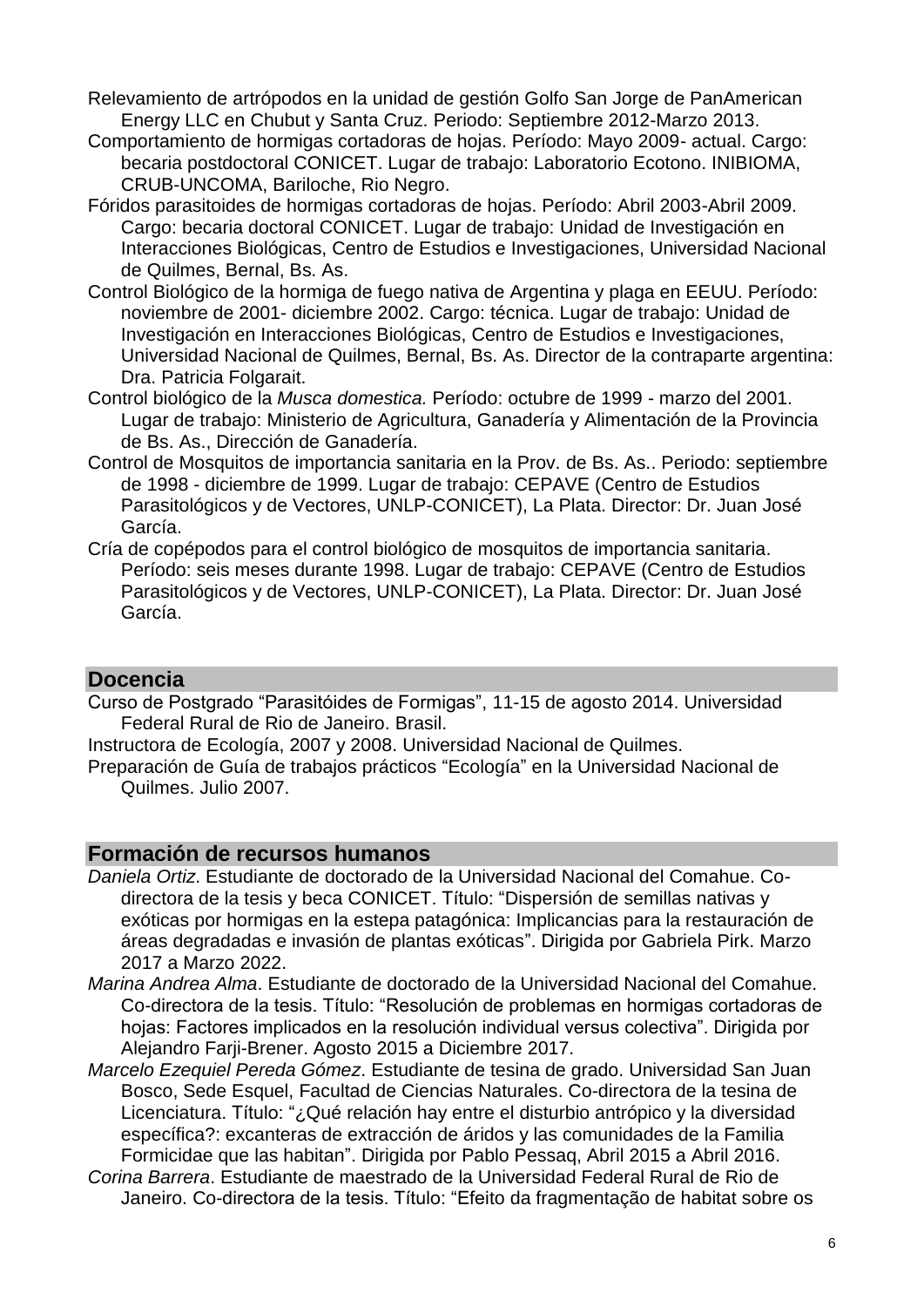forídeos parasitóides (Diptera:Phoridae) de *Acromyrmex niger* (Hymenoptera: Formicidae)". Dirigida por Jarbas Queiroz, Junio 2014 a Abril 2016.

*Agustina Cottet*. Estudiante avanzada de biología de la Universidad Nacional del Comahue. Dirección de pasantía de investigación. Título: Depredadores de hormigas cortadoras. Octubre 2013-Febrero 2014.

#### **Informes técnicos**

- Lescano MN. y **Elizalde L.** (2013) Caracterización de la comunidad de invertebrados: Hormigas y Coleópteros de la Unidad de Gestión del Golfo San Jorge de PanAmerican Energy. Informe Final.Eysa-PAE
- **Elizalde L.** y Lescano MN. (2012) Relevamiento de invertebrados en la Unidad de Gestión del Golfo San Jorge de PanAmerican Energy. Informe de avance. Eysa-PAE

#### **Actividades y artículos de divulgación**

- **Elizalde, L** y otros (2017) INIBIOMA ABIERTO. Stand y actividades educativas en el marco de la exposición destinada a alumnos de nivel inicial y primario. Junio, Bariloche.
- **Elizalde, L.** (2015). Interacciones entre las hormigas cortadoras de hojas y sus enemigos. Desde la Patagonia: Difundiendo Saberes 12:19, 2-8.
- **Elizalde, L.** y otros (2014). Participación en el programa televisivo "Científicos Industria Argentina" por la TvPública. https://www.youtube.com/watch?v=nTL4TZwBwnY.
- **Elizalde, L.** (2008) ¿Qué nos pueden enseñar los insectos de la conservación? Taller para público general en el 4º Congreso para la Creatividad Juvenil, San Cristóbal, Santa Fe.
- **Elizalde, L.** (2006) Curso de trabajos de investigación. Docente invitada en el Profesorado de EGB 3 y Educación polimodal en Biología, Escuela Normal Superior Nº40 de San Cristóbal, Santa Fe.
- **Elizalde, L**. (2006) ¿Cómo los insectos perciben el mundo? Taller para público general en el 2º Congreso para la Creatividad Juvenil, San Cristóbal, Santa Fe.
- **Elizalde, L**. (2005) ¿Qué hacen las hormigas en San Cristóbal? Conferencia para público en general en el 1º Congreso para la Creatividad Juvenil, San Cristóbal, Santa Fe.
- **Elizalde, L.** (2005) Las hormigas cortadoras de hojas. Taller para público en general en el 1º Congreso para la Creatividad Juvenil, San Cristóbal, Santa Fe.
- Folgarait, PJ, **Elizalde, L.** y otros. (2004) "Planetantz", actividades de divulgación científica sobre hormigas, Planetario, Ciudad de Buenos Aires.
- **Elizalde, L.** (2003) El mundo de los insectos. Conferencia para público general, Escuela Nº186 de Va. La Angostura, Neuquén.
- **Elizalde, L.** (2002) Expositora en las "Segundas Jornadas de Investigadores e Investigadoras en Formación de la UNQ", Bernal, Bs. As.

#### **Cursos y pasantías**

- Curso de Postgrado "Modelos estadísticos aplicados en la investigación biológica. Módulo II: Modelo lineal mixto. Datos longitudinales, mediciones repetidas", dictado por la Dra. Priscila Willems, INTA Bariloche, desde el 23 al 27 de agosto de 2010. Carga horaria 40 hs. Aprobado con 9.
- Curso de Postgrado "Diversidad Biológica" dictado por el Dr. Hawkins (Universidad de Texas, EEUU), realizado en la Universidad del Comahue, Bariloche, desde el 10 al 15 de octubre de 2005. Carga horaria 40 hs. Aprobado con 10.